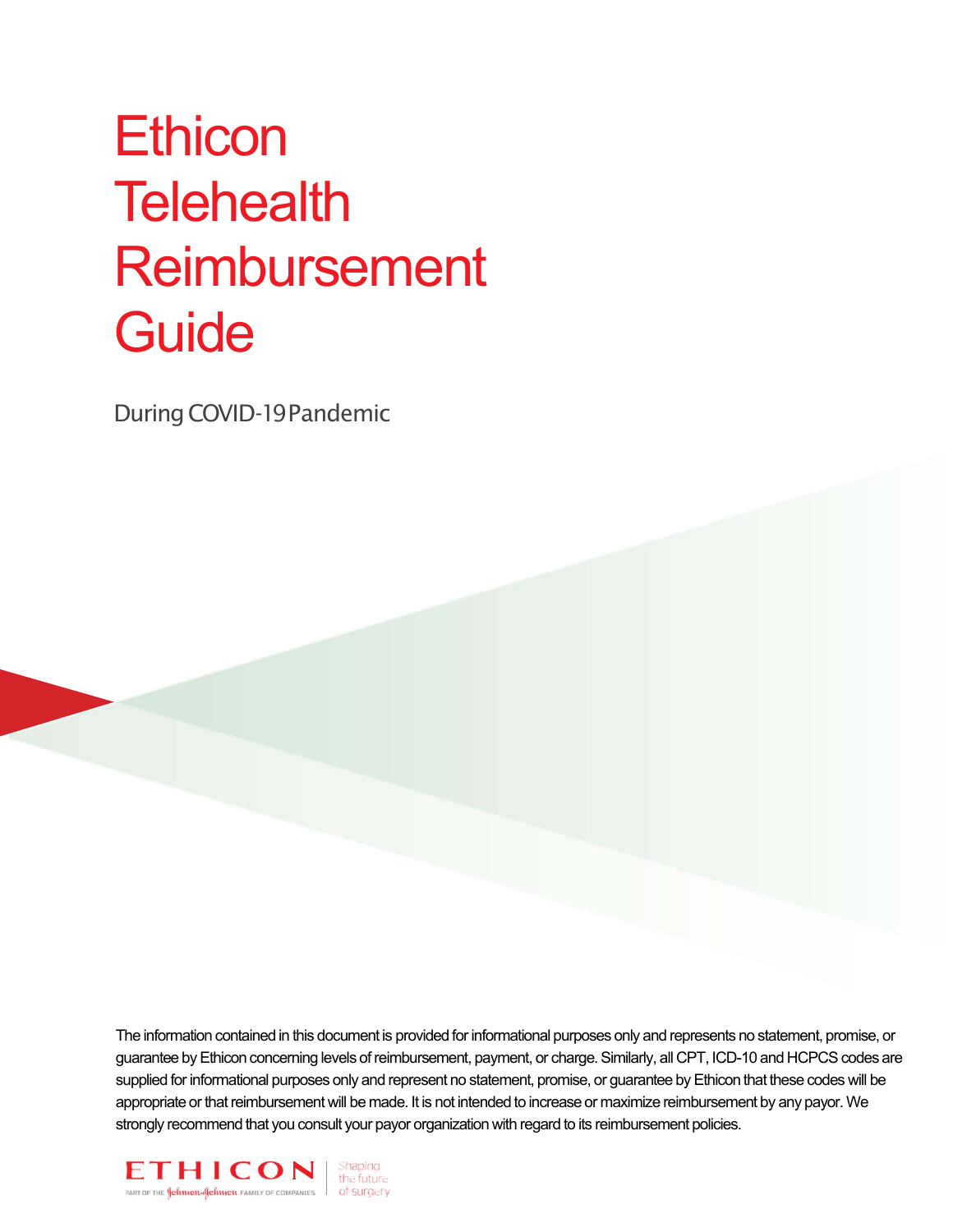### **Contents**

The growth of telehealth within the U.S. Health Care System enables providers to continue to provide efficient operations, create staffing efficiencies and expand specialty capacity. We are committed to working with you to provide access for patients in the delivery of high-quality healthcare in the right place, at the right time for the right patient.

Under the current environment, telehealth is allowing providers to continue to treat patients. Coverage, coding and payment related to telehealth and telemedicine is complex, changes in Medicare and Commercial coverage policies are happening very quickly. As such, outlined below are common telehealth codes and national payment information. This guide was developed to share current information on Coverage, Coding and Payment for telehealth.

#### **Coverage**

CMS is providing flexibility for healthcare providers to reduce or waive cost-sharing for telehealth visits paid by federal healthcare programs. CMS has also made several related changes to improve access to virtual care. For question and updates related to Medicare coverage check with your local Medicare Administrative Contractor or the national CMS website.

For commercial payers, verify coverage for telehealth services directly with the patient's health plan. Telehealth benefits can vary within individual plan designs.

State regulations may exist in your area, check with your local state medical association or society for more information on coverage for telehealth services.

#### Coding and Payment

| Telehealth Visits          | 03 |
|----------------------------|----|
| Online Digital Visits      | 03 |
| Remote Patient Monitoring  | 04 |
| Telephone Evaluation &     |    |
| <b>Management Services</b> |    |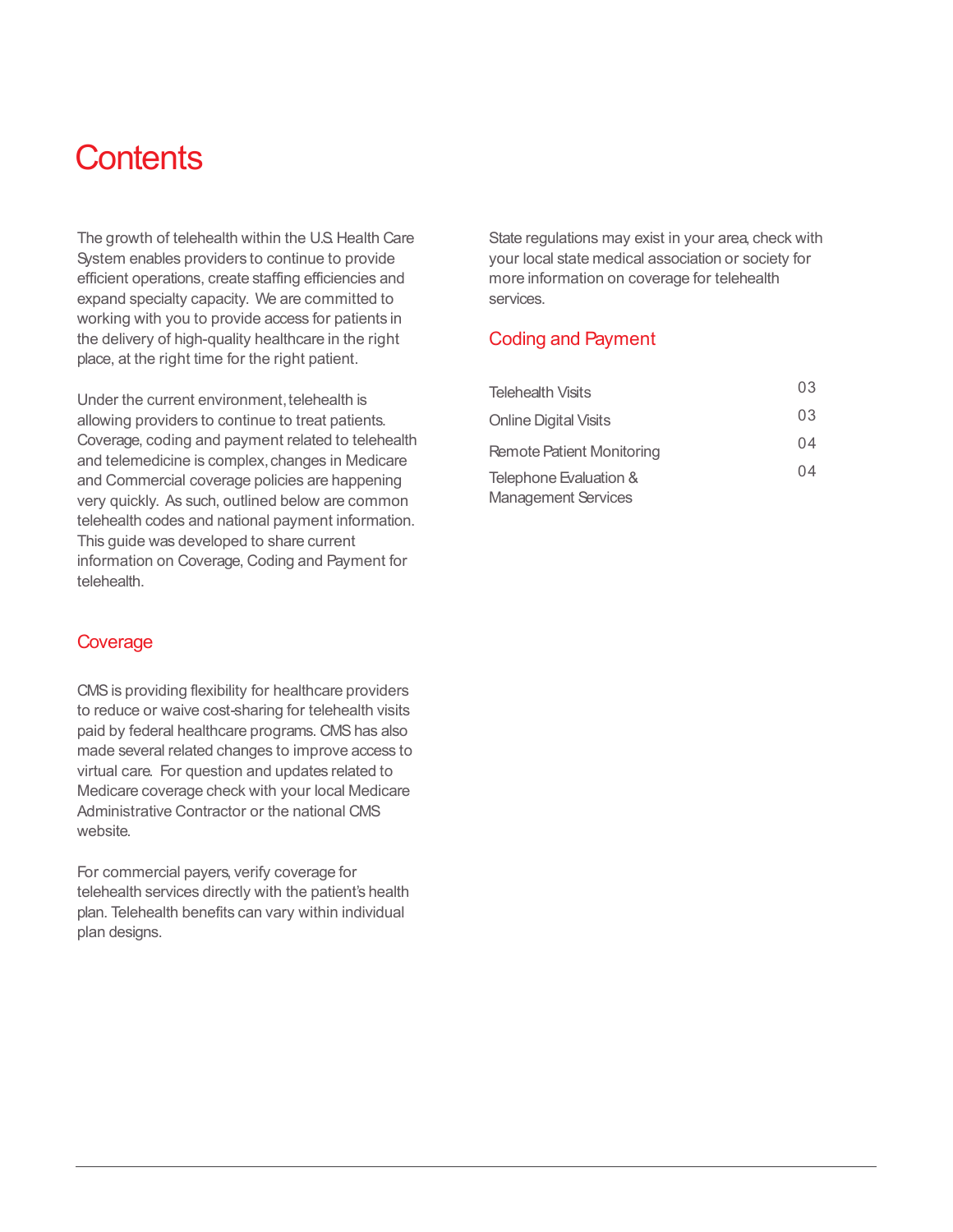#### **Telehealth Visits**

| <b>CPT<sup>®</sup> Code</b>                                                                  | <b>Description</b>                                                                                 |       |                    |                    | 2022 Medicare National<br><b>Unadjusted Payment</b> |  |
|----------------------------------------------------------------------------------------------|----------------------------------------------------------------------------------------------------|-------|--------------------|--------------------|-----------------------------------------------------|--|
|                                                                                              |                                                                                                    |       |                    | Non-Facility       | Facility                                            |  |
| 99201-99205<br>POS 02 for<br>Telehealth<br>(Medicare) Modifier-<br>95 (Commercial<br>Payers) | Office or other outpatient visit for<br>the evaluation and management<br>of a new patient.         | 99201 | Level 1            | Eliminated in 2022 |                                                     |  |
|                                                                                              |                                                                                                    | 99202 | Level <sub>2</sub> | \$<br>74.06        | \$49.49                                             |  |
|                                                                                              |                                                                                                    | 99203 | Level 3            | \$113.85           | \$84.44                                             |  |
|                                                                                              |                                                                                                    | 99204 | Level 4            | \$169.57           | \$136.69                                            |  |
|                                                                                              |                                                                                                    | 99205 | Level 5            | \$224.25           | \$185.49                                            |  |
| 99211-99215<br>POS 02 for<br>Telehealth<br>(Medicare) Modifier-<br>95 (Commercial<br>Payers) | Office or other outpatient visit for<br>the evaluation and management<br>of an established patient | 99211 | Level 1            | \$<br>23.53        | \$<br>9.00                                          |  |
|                                                                                              |                                                                                                    | 99212 | Level <sub>2</sub> | \$<br>57.45        | \$36.68                                             |  |
|                                                                                              |                                                                                                    | 99213 | Level 3            | \$<br>92.05        | \$67.48                                             |  |
|                                                                                              |                                                                                                    | 99214 | Level 4            | \$<br>129.77       | \$98.97                                             |  |
|                                                                                              |                                                                                                    | 99215 | Level 5            | 183.07<br>\$       | \$147.08                                            |  |

## Online Digital Visits

| CPT <sup>®</sup> Code | <b>Description</b>                                                                                                                                                                        |       |                    |              | 2022 Medicare National<br><b>Unadjusted Payment</b> |
|-----------------------|-------------------------------------------------------------------------------------------------------------------------------------------------------------------------------------------|-------|--------------------|--------------|-----------------------------------------------------|
|                       |                                                                                                                                                                                           |       |                    | Non-Facility | Facility                                            |
| 99421-99423           | digital<br>Online<br>evaluation<br>and management service,<br>for an established patient,<br>for up to 7 days, cumulative<br>time during the 7 days.                                      | 99421 | 5-10 Minutes       | \$15.23      | \$13.15                                             |
|                       |                                                                                                                                                                                           | 99422 | 11-20 Minutes      | \$29.76      | \$25.95                                             |
|                       |                                                                                                                                                                                           | 99423 | 21 or More Minutes | \$48.45      | \$41.87                                             |
| 98970-98972 *         | Qualified nonphysician health<br>care professional online digital<br>assessment and management,<br>for an established patient, for up<br>to 7 days, cumulative time<br>during the 7 days. | 98970 | 5-10 Minutes       | \$11.77      | \$11.77                                             |
|                       |                                                                                                                                                                                           | 98971 | 11-20 Minutes      | \$20.76      | \$20.42                                             |
|                       |                                                                                                                                                                                           | 98972 | 21 or More Minutes | \$32.18      | \$31.84                                             |

\*The current 2022 Medicare Physician Fee Schedule does not price these CPT codes, no RVUs have been established.

POS 02:Telehealth indicates the location where health services and health related services are provided or received, through a telecommunication system. (Effective January 1, 2017) Modifier -95: Indicates Synchronous Telemedicine Service Rendered via Real-Time Interactive Audio and Video telecommunications System.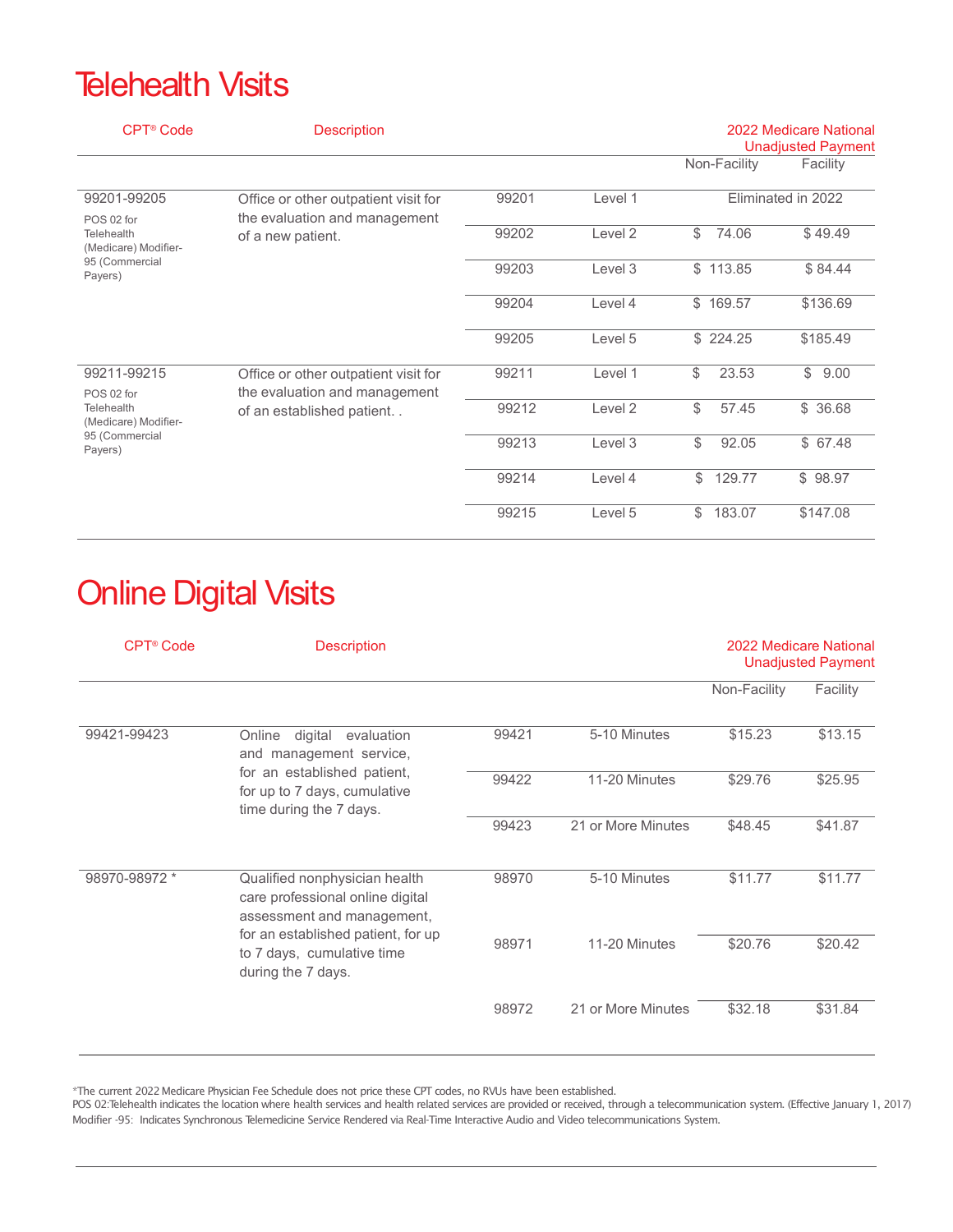### Remote Patient Monitoring

| <b>CPT® Code</b> | <b>Description</b>                                                                                                                                                                                                                                                                                                                                                                    | 2022 Medicare National<br><b>Unadjusted Payment</b> |                 |
|------------------|---------------------------------------------------------------------------------------------------------------------------------------------------------------------------------------------------------------------------------------------------------------------------------------------------------------------------------------------------------------------------------------|-----------------------------------------------------|-----------------|
|                  |                                                                                                                                                                                                                                                                                                                                                                                       | Non-Facility                                        | Facility        |
| 99453            | Remote monitoring of physiologic parameter(s) (e.g., weight,<br>blood pressure, pulse oximetry, respiratory flow rate), initial; set-<br>up and patient education on use of equipment. (Initial set-up<br>and patient education of monitoring equipment)                                                                                                                              | \$19.03                                             | Practice        |
| 99454            | Device(s) supply with daily recording(s) or programmed alert(s)<br>transmission, each 30 days. (Initial collection, transmission, and<br>report/ summary services to the clinician managing the patient)                                                                                                                                                                              | \$55.72                                             | Expense<br>Only |
| 99457            | Remote physiologic monitoring treatment management services,<br>clinical staff/physician/other qualified health care professional time<br>in a calendar month requiring interactive communication with the<br>patient/ caregiver during the month; first 20 minutes                                                                                                                   | \$50.18                                             | \$31.15         |
| 99458            | Each additional 20 minutes (List separately in addition to code<br>for primary procedure)                                                                                                                                                                                                                                                                                             | \$40.84                                             | \$31.15         |
| 99091            | Collection and interpretation of physiologic data (e.g., ECG, blood<br>pressure, glucose monitoring) digitally stored and/or transmitted by<br>the patient and/or caregiver to the physician or other qualified health<br>care professional, qualified by education, training, licensure/<br>regulation (when applicable) requiring a minimum of 30 minutes of<br>time, each 30 days) | \$56.41                                             | \$56.41         |
| 98975            | Remote therapeutic monitoring (e.g., respiratory system status,<br>musculoskeletal system status, therapy adherence, therapy<br>response); initial set-up and patient education on use of equipment                                                                                                                                                                                   | \$19.38                                             | N/A             |
| 98976            | Remote therapeutic monitoring (e.g., respiratory system status,<br>musculoskeletal system status, therapy adherence, therapy<br>response); device(s) supply with scheduled (e.g., daily)<br>recording(s) and/or programmed alert(s) transmission to monitor<br>respiratory system, every 30 days                                                                                      | \$55.72                                             | N/A             |
| 98977            | Remote therapeutic monitoring (e.g. respiratory system status,<br>musculoskeletal system status, therapy adherence, therapy<br>response); device(s) supply with scheduled (e.g. daily)<br>recording(s) and/or programmed alert(s) transmission to monitor<br>musculoskeletal system, every 30 days                                                                                    | \$55.72                                             | N/A             |
| 98980            | Remote therapeutic monitoring treatment, physician/other qualified<br>health care professional time in a calendar month requiring at least<br>one interactive communication with the patient/caregiver during the<br>calendar month; first 20 minutes                                                                                                                                 | \$50.18                                             | \$31.49         |
| 98981            | Remote therapeutic monitoring treatment, physician/other qualified<br>health care professional time in a calendar month requiring at least<br>one interactive communication with the patient/caregiver during the<br>calendar month; each additional 20 minutes                                                                                                                       | \$40.84                                             | \$31.49         |

### **Sources**

CY 2022 Revisions to Payment Policies under the Physician Fee Schedule and Other Revisions to Part B (CMS-1751-F); Addendum B. All MPFS Fee Schedules calculated using CF of \$34.6062 effective January 2022

Ethicon Reimbursement Support Call (888) 750-1242 Email: ethiconreimbursementsupport@its.jnj.com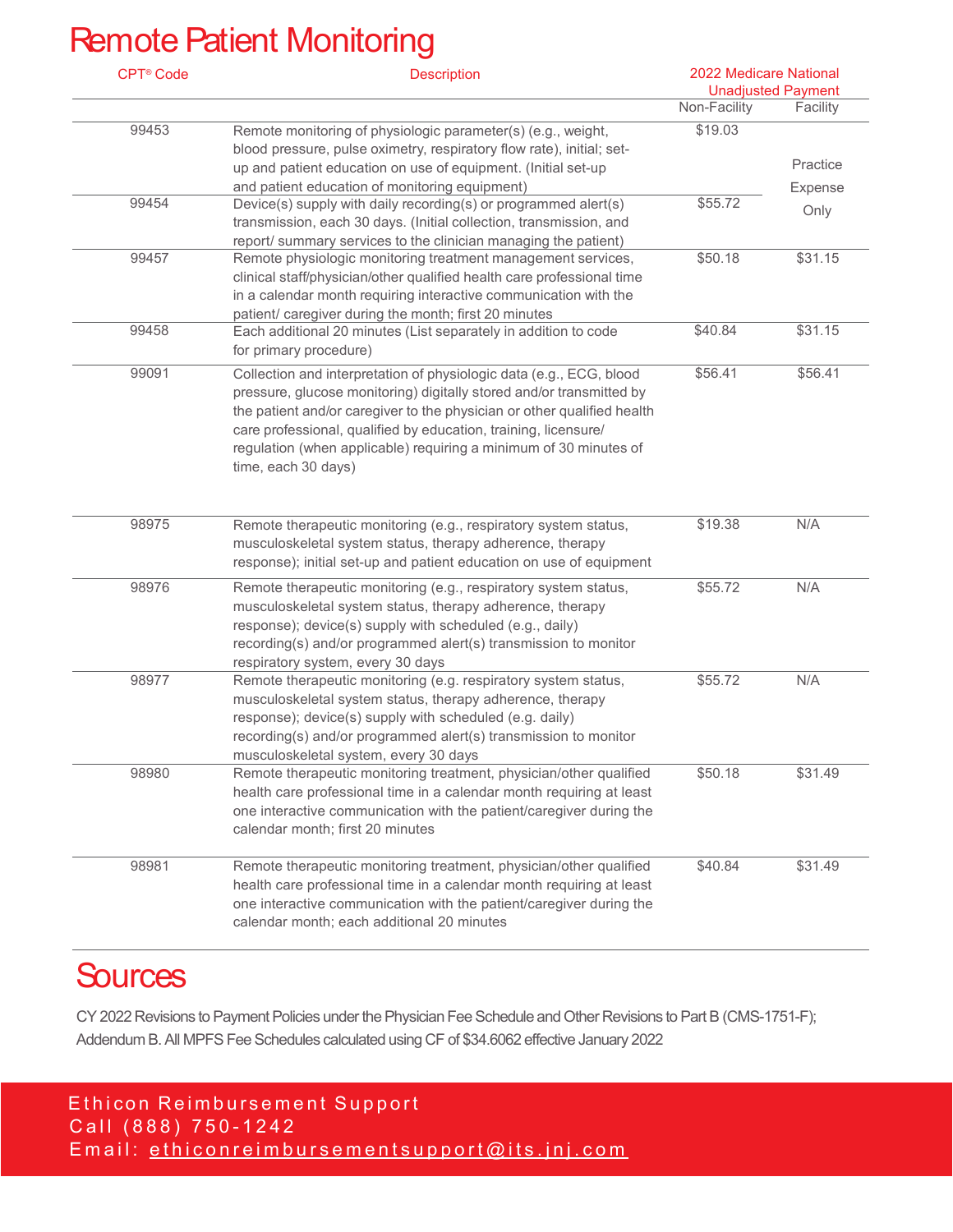#### Telephone Evaluation & Management Services

| CPT <sup>®</sup> Code | <b>Description</b>                                                                                                                                                                                                                                                                                         |       |               | 2022 Medicare National<br><b>Unadjusted Payment</b> |          |
|-----------------------|------------------------------------------------------------------------------------------------------------------------------------------------------------------------------------------------------------------------------------------------------------------------------------------------------------|-------|---------------|-----------------------------------------------------|----------|
|                       |                                                                                                                                                                                                                                                                                                            |       |               | Non-Facility                                        | Facility |
| 99441-99443           | Telephone evaluation and management<br>service by a physician or other qualified<br>health care professional who may report<br>evaluation and management services<br>provided to an established patient, parent,<br>or guardian not originating from a related<br>E/M service provided within the previous | 99441 | 5-10 Minutes  | \$56.75                                             | \$35.90  |
|                       |                                                                                                                                                                                                                                                                                                            | 99442 | 11-20 Minutes | \$91.71                                             | \$67.14  |
|                       | 7 days nor leading to an E/M service<br>or procedure within the next 24 hours<br>or soonest available appointment                                                                                                                                                                                          | 99443 | 21-30 Minutes | \$129.77                                            | \$98.97  |

#### **Sources**

CY 2022 Revisions to Payment Policies under the Physician Fee Schedule and Other Revisions to Part B (CMS-1751-F); Addendum B. All MPFS Fee Schedules calculated using CF of \$34.6062 effective January 2022

Ethicon Reimbursement Support Call (888) 750-1242 Email: ethiconreimbursementsupport@its.jnj.com